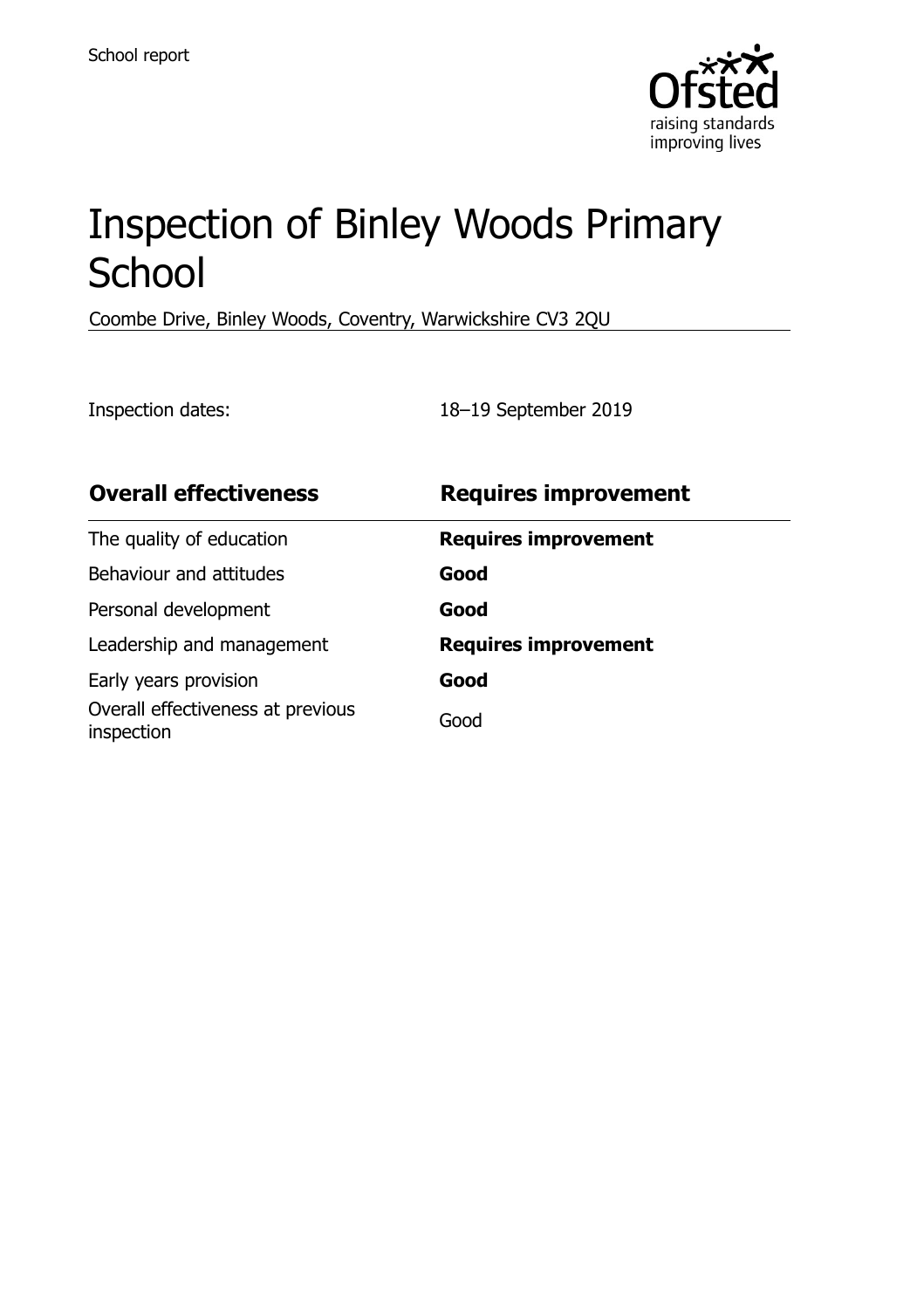

### **What is it like to attend this school?**

Pupils are proud of their school. They are polite and cheerful. Pupils are self-assured and they welcome and speak with visitors confidently. Pupils feel safe because they know that their teachers care for them. Positive relationships exist between staff and pupils and among pupils. Pupils value the support they receive from the staff.

Leaders, governors and staff have high expectations. They want every pupil to do their very best. As a result, pupils achieve well in English, mathematics and science. However, this is not the case in other subjects.

There is a calm atmosphere around the school. Behaviour on the playground and in the dining room and corridors is good. Pupils get along well with each other and they value friendship. Behaviour in lessons is nearly always positive. Occasionally, a small number of pupils do not always listen well and focus on their work.

Pupils told the inspectors that there is very little bullying at the school. They say that when it does happen, staff deal with it straight away.

Pupils say, 'It is fun to be a pupil in this school, it is not a hardship – it is just nice to be here!'

#### **What does the school do well and what does it need to do better?**

In English, mathematics and science, the curriculum is largely well planned. Teachers are clear about what most pupils need to learn in each term. This helps teachers to plan lessons that broadly build on what pupils have learned before. Most pupils achieve well in these subjects and there are ongoing improvements. However, teachers do not always set work that is matched to pupils' ability. Sometimes, the most able pupils find the work too easy, especially in mathematics.

In other subjects, the sequence of lessons is not well planned. Teachers are unclear about the knowledge and skills pupils need to learn. Lessons are not well connected and do not build on pupils' previous learning. Teachers have to backtrack and fill gaps in pupils' knowledge. Pupils do not achieve well in these subjects.

When children join the pre-school and Reception class, they are ready to learn. This is because the school works closely with families, even before their children start school. Relationships between the staff and children are positive. Children feel safe and happy because staff are encouraging and helpful. Children play confidently and nicely with their friends, taking turns and sharing. The indoor and outdoor areas are colourful, stimulating and well resourced. Children learn lots of exciting new things due to effective teaching. Activities build on what children already know. Adults develop children's language skills effectively at every opportunity.

Pupils read fluently and with expression from an early age. Most pupils love to read. They enjoy sharing stories with each other and with their teachers. Staff teach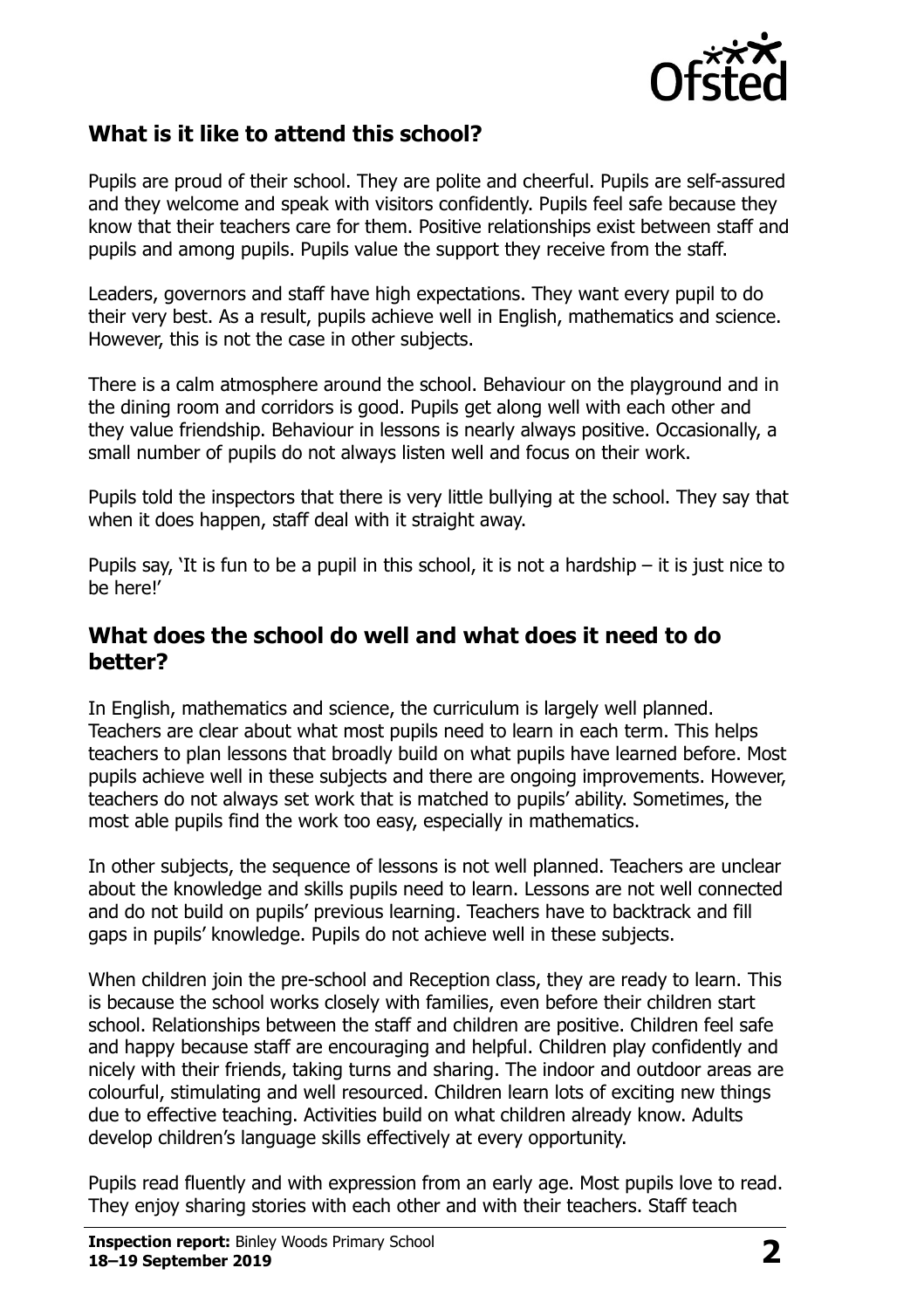

phonics well and provide extra help for those pupils who fall behind.

Pupils with special educational needs and/or disabilities (SEND) do well. They are fully included in all lessons. Staff are well trained and help pupils with SEND to become independent learners. They provide extra support when required.

Pupils listen to their teachers, follow instructions and complete the work set. In most lessons, pupils' positive behaviour allows learning to happen. Consequently, pupils improve their knowledge and skills. However, at times, occasional low-level disruption interrupts learning. In part, this is because a small number of pupils find the work either too easy or too difficult.

Pupils speak confidently about the school's 'GROW' values. Pupils learn about healthy eating and exercise from an early age. Older pupils understand how to keep themselves safe online. They have a clear understanding of how our country is governed and the importance of rules. Pupils are very accepting of each other. They have a good understanding of different cultures and religions. Pupils say, 'It is good to be different, it would be boring if we were all the same.'

The governing body knows the school well. Governors are aware of the school's strengths and the areas of weakness. They support and challenge the headteacher to bring about improvements. The headteacher and key staff have led improvements in English, mathematics and science. However, other subject leaders do not have the knowledge and skills they need to develop their subjects.

All staff said that leaders consider their workload and well-being. They also value the range of training and support they receive.

Most parents and carers speak positively about the school. The vast majority of them would recommend the school to other parents. Leaders seek the views of parents on a regular basis.

# **Safeguarding**

The arrangements for safeguarding are effective.

Pupils' welfare is the school's highest priority. Leaders check staff's suitability to work with children before they start to work at the school. All staff receive regular safeguarding updates and training. Staff know how to spot signs that may worry them about a pupil's welfare. They know what procedures to follow if they have a concern about a pupil. When required, the school works with external agencies to provide additional help and support for pupils. Pupils say that they feel safe because their teachers look after them. They are confident to speak to staff if they have a problem.

#### **What does the school need to do to improve?**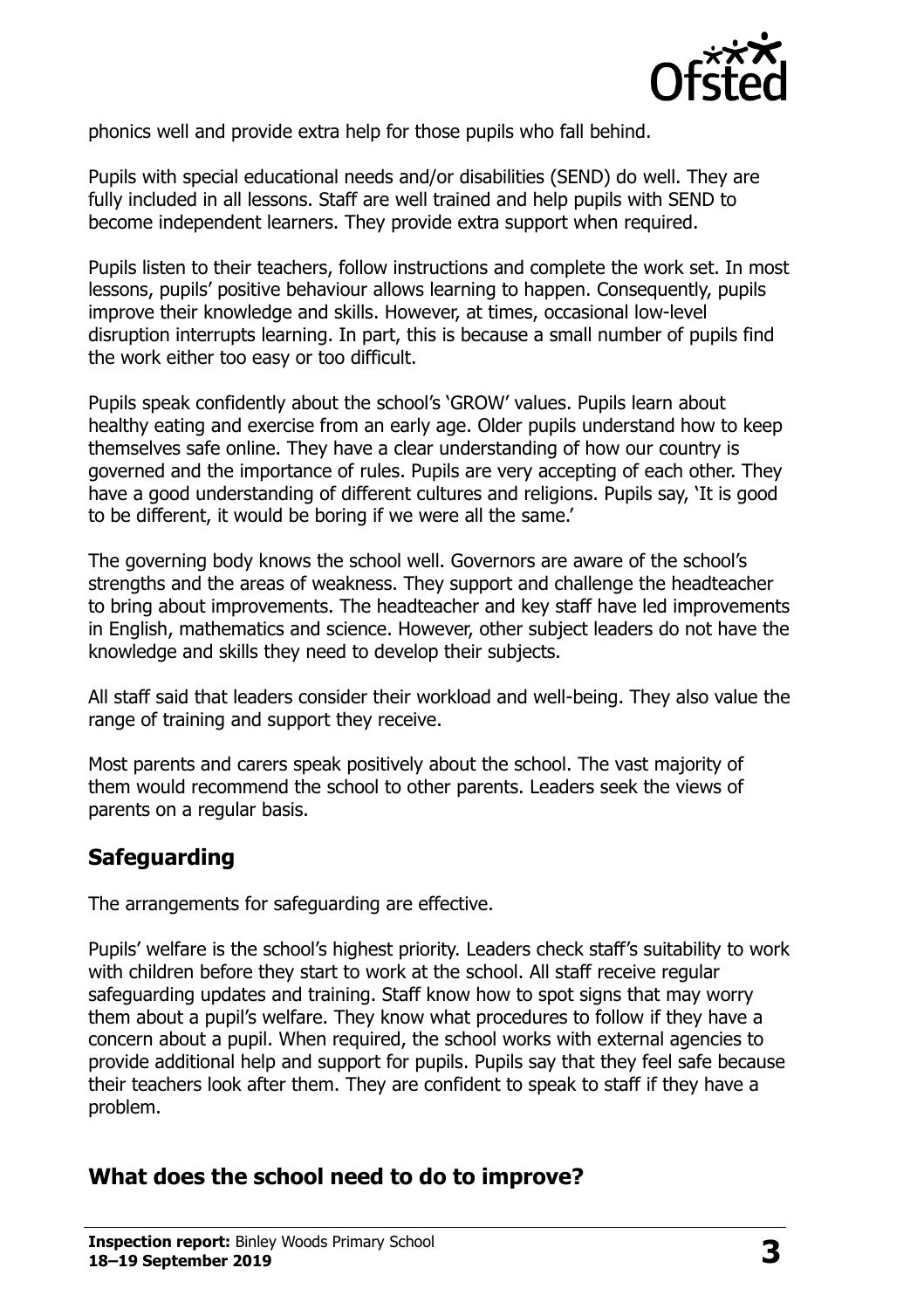

# **(Information for the school and appropriate authority)**

- The school's curriculum is not sufficiently planned and sequenced in the foundation subjects. This means that teachers are unclear about what pupils have learned in the past. Consequently, teachers are having to go back and fill gaps in pupils' knowledge, which they assumed had already been taught. There is limited evidence of progression within year groups and across year groups in these subjects. The school need to create a foundation subject curriculum that is planned and sequenced to develop pupils' knowledge and skills over time towards clearly defined end points.
- Curriculum leaders who have responsibility for the foundation subjects do not have the subject knowledge, skills and expertise required to lead their curriculum areas. Therefore, they are unable to support the whole-school development of their subject. The school needs to provide the relevant leaders with the training and support they require. This will develop their subject knowledge and leadership skills. Consequently, this will empower curriculum leaders to develop their subject areas.
- Work set by teachers is not always closely matched to the needs of all pupils. This is particularly the case for the most able pupils, who sometimes find the work set too easy. The school needs to make sure that work planned by teachers challenges the most able pupils, particularly in mathematics.
- On a small number of occasions, low-level, unacceptable behaviour disrupts the quality of teaching and learning. The school needs to further develop consistent, positive attitudes towards learning. This will ensure that all pupils can learn, and all teachers can teach without interruption all the time.

#### **How can I feed back my views?**

You can use [Ofsted Parent View](http://parentview.ofsted.gov.uk/) to give Ofsted your opinion on your child's school, or to find out what other parents and carers think. We use Ofsted Parent View information when deciding which schools to inspect, when to inspect them and as part of their inspection.

The Department for Education has further [guidance](http://www.gov.uk/complain-about-school) on how to complain about a school.

If you're not happy with the inspection or the report, you can [complain to Ofsted.](http://www.gov.uk/complain-ofsted-report)

#### **Further information**

You can search for [published performance information](http://www.compare-school-performance.service.gov.uk/) about the school.

In the report, '[disadvantaged pupils](http://www.gov.uk/guidance/pupil-premium-information-for-schools-and-alternative-provision-settings)' refers to those pupils who attract government pupil premium funding: pupils claiming free school meals at any point in the last six years and pupils in care or who left care through adoption or another formal route.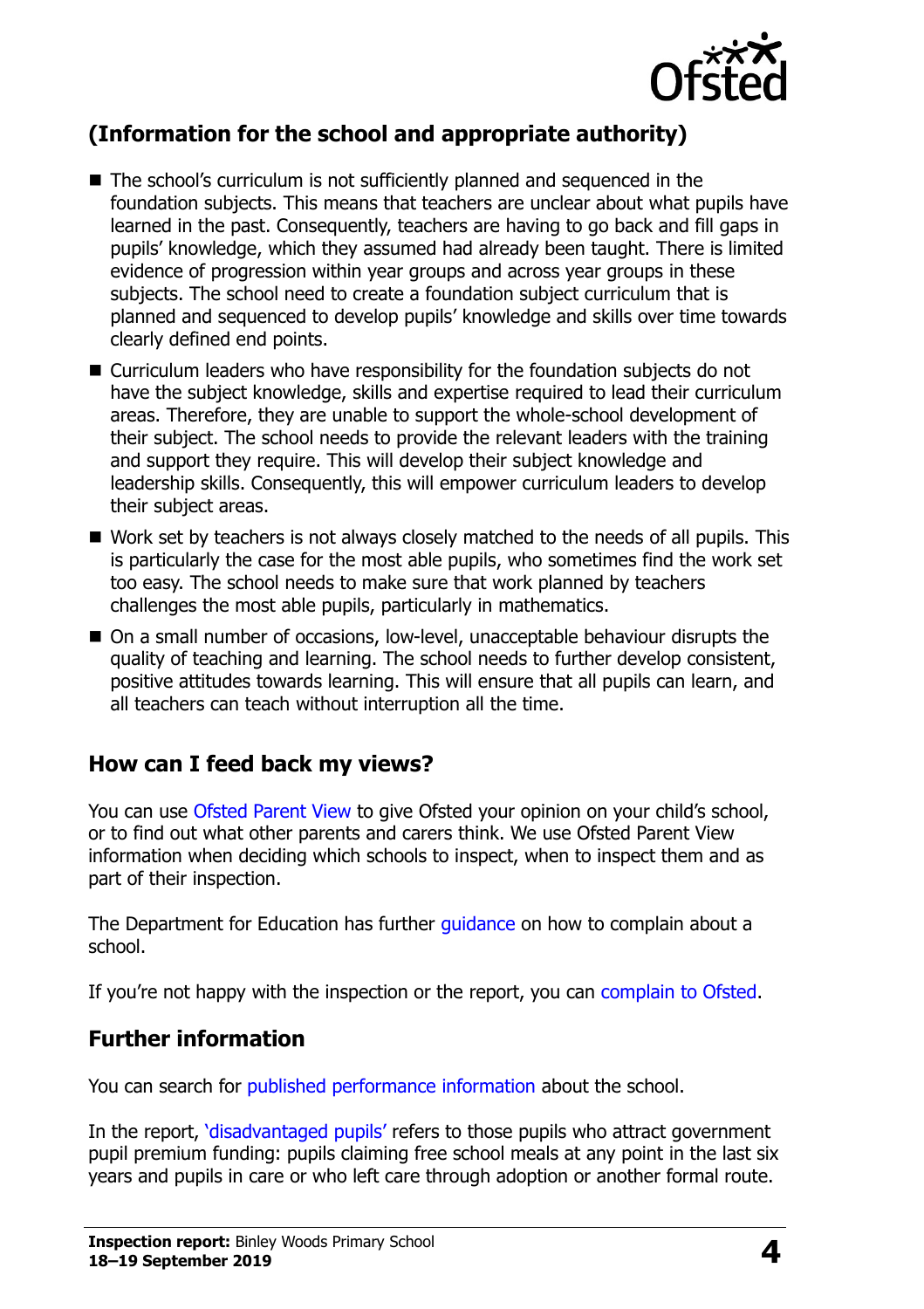

## **School details**

| Unique reference number             | 130886                           |
|-------------------------------------|----------------------------------|
| <b>Local authority</b>              | Warwickshire                     |
| <b>Inspection number</b>            | 10088411                         |
| <b>Type of school</b>               | Primary                          |
| <b>School category</b>              | Community                        |
| Age range of pupils                 | 4 to 11                          |
| <b>Gender of pupils</b>             | Mixed                            |
| Number of pupils on the school roll | 201                              |
| <b>Appropriate authority</b>        | The governing body               |
| <b>Chair of governing body</b>      | Roger Manning                    |
| <b>Headteacher</b>                  | Karen Davidson                   |
| Website                             | www.binleywoodsprimaryschool.com |
| Date of previous inspection         | 21-22 April 2015                 |

# **Information about this school**

- The school has a breakfast and after-school club, which operates on the school site. This provision is managed by another provider and is inspected separately by Ofsted.
- $\blacksquare$  The pre-school operates in the early years setting. This provision is managed by the school. The pre-school provides morning places for children for the academic year before they start school, following their third birthday. There is the option of staying for lunch for these children.

# **Information about this inspection**

We carried out this inspection under section 5 of the Education Act 2005.

- The inspectors held meetings with the headteacher. The lead inspector met with four members of the governing body, including the chair. He also held a telephone conversation with the chair of the Rugby Rural and East Consortium, which represents the local authority.
- **Inspectors held meetings with the attendance leader and the behaviour leader. An** inspector held a telephone conversation with a leader who was absent in relation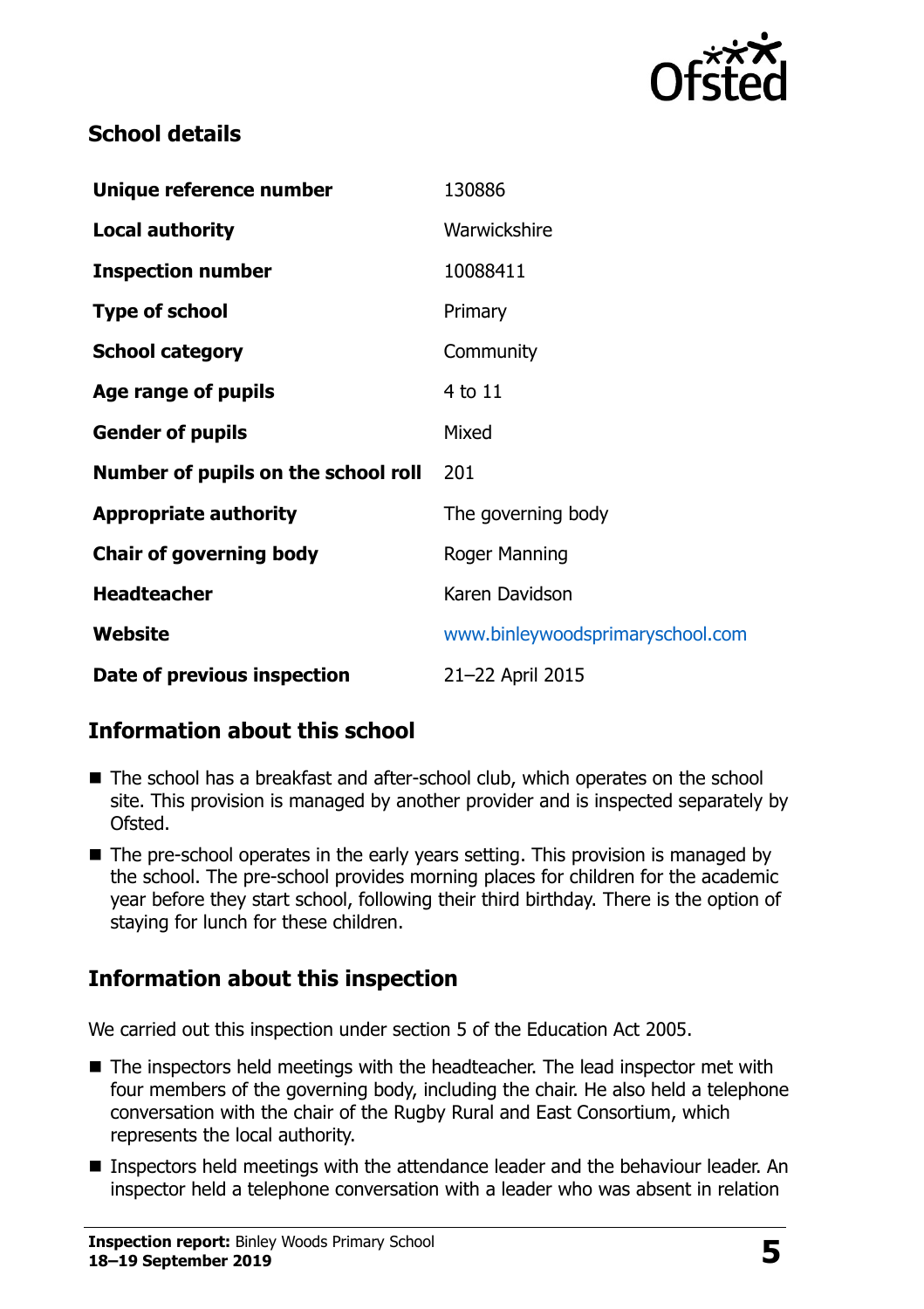

to SEND, mathematics and early years.

- Inspectors focused on reading, English, mathematics and geography as part of this inspection. They looked at other subjects on the second day of the inspection.
- Inspectors met with groups of pupils, curriculum leaders and teachers to talk about the quality of education at the school.
- The inspectors made visits to classrooms. Some of these visits were with the headteacher.
- An inspector listened to several groups of pupils read.
- The inspectors spoke to pupils formally and informally about their learning and experiences at school. They looked at their work in a range of different subjects to see how well the curriculum is applied. A group of pupils accompanied an inspector on a walk around the school.
- Documents relating to safeguarding were checked, including the checks that leaders make on staff's suitability to work with children prior to employment. Inspectors checked that safeguarding policies and procedures are implemented effectively across the school.
- The inspectors talked to parents after school. The lead inspector considered the 69 responses to Ofsted's online questionnaire, Parent View, and the 69 free-text responses received during the inspection.
- The lead inspector considered the 27 responses to Ofsted's staff survey.
- Inspectors considered a range of documentation provided by the school. They looked at the school's self-evaluation, school policies, curriculum documents, SEND records, published information about pupils' performance, behaviour records, attendance records and minutes of governing body meetings.
- The lead inspector looked at published information on the school's website.

#### **Inspection team**

Wayne Simner, lead inspector Her Majesty's Inspector

Mark Cadwallader **Canadacter** Ofsted Inspector